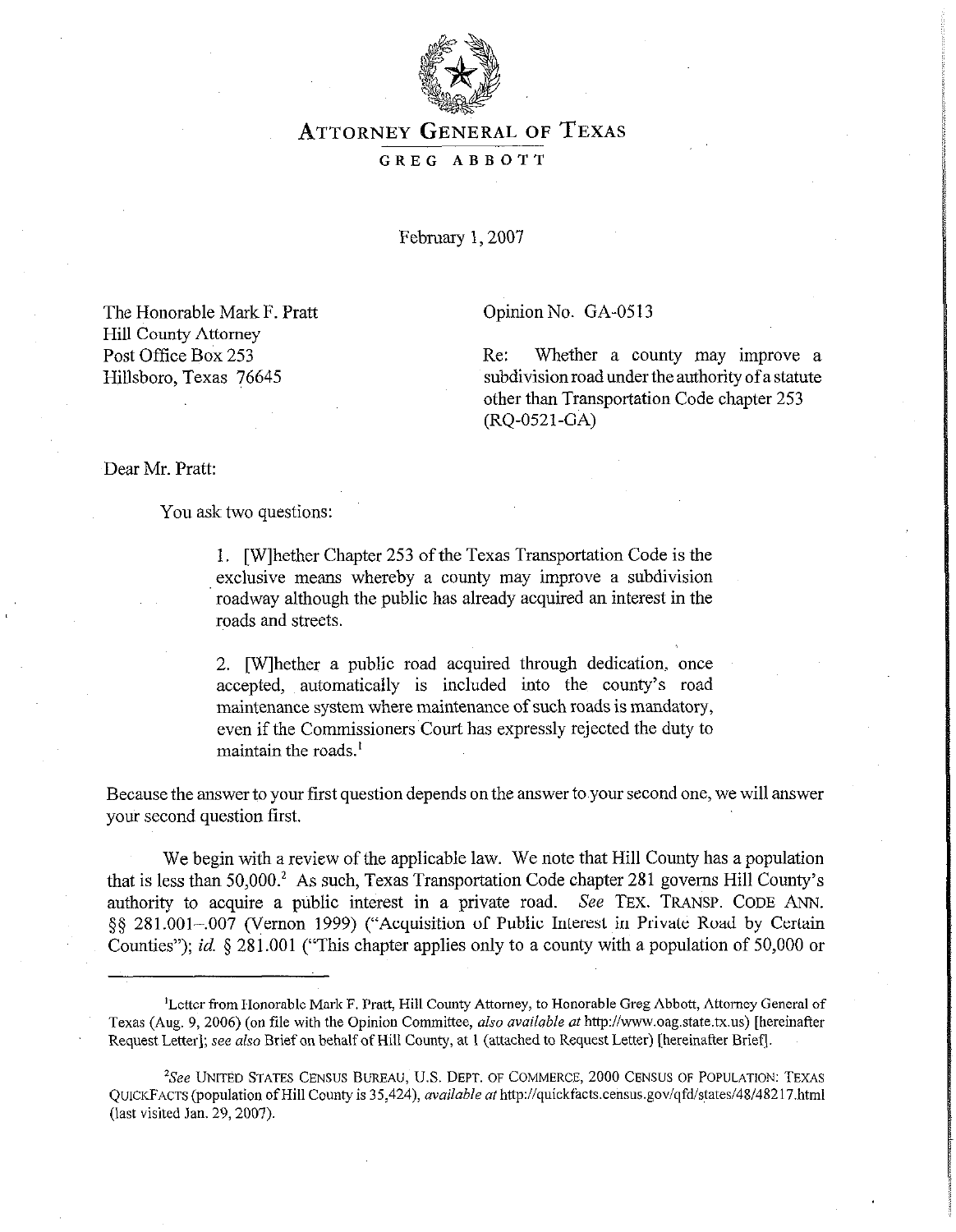less."). Transportation Code section 281.002 permits a county to acquire a public interest in a private road by, among other things, dedication. Id.  $\S 281.002(3)$ ; see also TEX. LOC. GOV'T CODE ANN. \$\$232.001-0.010 (Vernon 2005) (procedural requirements for platting subdivisions, including procedural requirements for dedicating subdivision roads to the public). Dedication, however, is effective for chapter 28 l's purposes only if it is "an explicit voluntary grant of the use of a private road for public purposes [that is] communicated in writing to the commissioners court ofthe county in which the real property is located." TEX. TRANSP. CODE ANN. 5 281.003(a) (Vernon 1999).

It has long been established that "dedication is a mere offer" and a commissioners court's approval of a plat filing that contains a dedication does not constitute an acceptance of the dedication. *Langford v. Kraft*, 498 S.W.2d 42, 49 (Tex. Civ. App.--Beaumont 1973, writ ref'd n.r.e.; writ dism'd w.o.j.<sup>3</sup>); see also TEX. LOC. GOV'T CODE ANN. § 232.002 (Vernon 2005) (requiring county approval of plats). Once aroad dedicated to the public is accepted, either expressly by the county or by the public on the county's behalf, it is a public road. See Stein v. *Killough, 53*  S.W.3d 36, 42 n.2 (Tex. App.—San Antonio 2001, no pet.). However, until a county, through its commissioners court, expressly accepts a public interest in a road dedicated in a plat, that road is not included in the county's road maintenance system, even though the road may have already become public by the public's acceptance of it. *See Miller v. Elliott*, 94 S.W.3d 38, 45 (Tex. App.—Tyler 2002, pet denied); Comm'rs *Ct. v. Frank Jester Dev. Co.,* 199 S.W.2d 1004, 1006-07 (Tex. Civ. App.-Dallas 1947, writ ref d n.r.e); Tex. Att'y Gen. Op. No. GA-0139 (2004) at 4.

You inform us that in March 1983 the Hill County Commissioners Court approved by resolution a plat establishing the Tall Timbers Estates subdivision; the plat included a public dedication of the subdivision's streets and roads. See Brief; *supra* note 1, at 1. Relevant here, the Hill County resolution states that the dedication and plat are accepted, but "such acceptance shall impose no duty upon the County concerning maintenance or improvement of the streets and roads" described in the plat. *Id.* And, indeed, you note that for some period of time, the roads in Tall Timber Estates were not maintained by the county, until about ten years ago when the commissioner of the precinct containing the subdivision started to maintain the roadways. See *id.* Based on this information, we understand you to ask whether, despite Hill County's expressed refusal to maintain or improve the roads dedicated in the plat, the county has nonetheless accepted the public roads into its county road system. See *id.;* see also Request Letter, supra note 1, at 1.

A substantially similar question has been answered by a Texas appellate court. In *Kunejke*  v. *Calhoun County,* the Thirteenth Court of Appeals determined that a county's failure or refusal to maintain subdivision roads that had not been constructed but that were dedicated to the public in a plat is still an acceptance by the county of that road into the county's road maintenance system. See *Kunefke v. Calhoun County, No.* 13-05-006-CV, 2006 WL 1553261, at \*3–4 (Tex. App.—Corpus Christi 2006, no pet.) (mem. op.).<sup>4</sup> In that case the Calhoun County Commissioners Court stated in

"The dedication and plats underlying *Kunefke* were submitted to this office and formed the basis of questions answered in an attorney general opinion issued in 2004. See Tex. Att'y Gen. Op. No. CA-0139 (2004). This ofice (continued...)

<sup>&</sup>lt;sup>3</sup>Two causes were reviewed in a single opinion.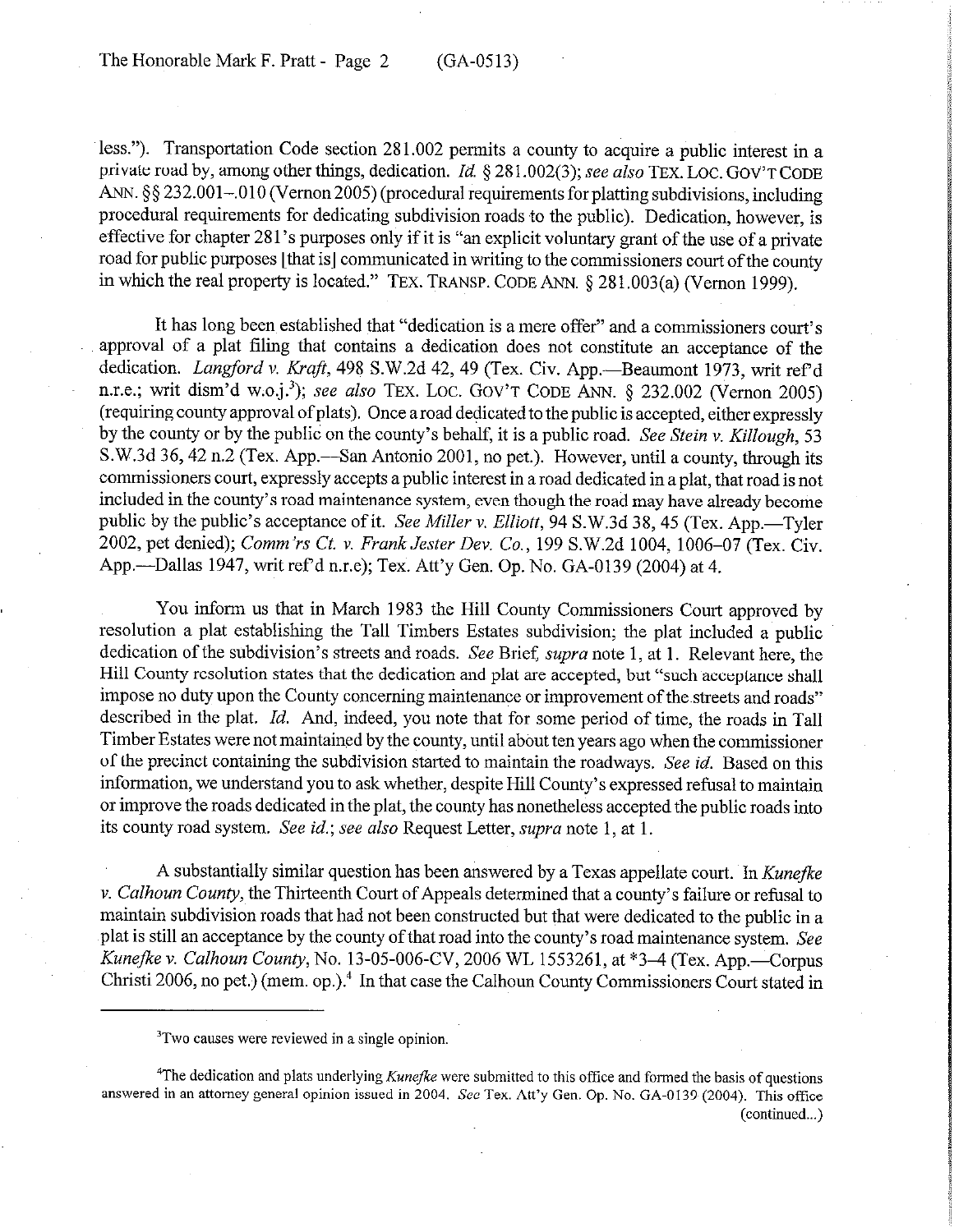writing that it accepted a subdivision plat dedicating its "streets and drainage easements shown thereon forever," but that the "streets are not being accepted for county maintenance until they are constructed in accordance with County regulations." *Id.* at \*1. As an explanation for this qualified acceptance, a Calhoun County Commissioner explained:

> It is the common practice of the Commissioner's Court to accept the right of ways for public use, based upon the scope of their authority, but not for maintenance if there have been no roads constructed upon the right of ways at the time of the dedication and acceptance. It is impracticable and impossible for the County to accept these rights of ways for maintenance, when there have been no roads constructed on them at the time of acceptance, especially if the roads may not be constructed for a period of time.

*Id.* at  $*3$ . Ultimately, the court held that, though such failure or refusal to maintain roads may have political, or even legal, consequences, there is no legal authority that undermines the nature of such qualified acceptance. See *id.* at \*4 (comparing *Hays County v. Alexander, 640* S.W.2d 73,78-79 (Tex. App.—Austin 1982, no writ)).

While *Kunefke* is a memorandum opinion and thus would presumably be less instructive,<sup>5</sup> we believe it is useful in predicting how a court would answer your questions today. Moreover, we believe this opinion accurately interprets current law and is directly applicable to your question. Therefore, in answer to your second question, where a county accepts in writing a public road dedication made in a subdivision plat, such acceptance is effective to include the roads into the county road maintenance system, even though the county also refuses at the same time to maintain or improve the roads.

We understand you to also ask whether Transportation Code chapter 253 is applicable in a situation where a county has acquired a public interest in a private road. See Request Letter, *supra* note 1, at 1; Brief, supra note 1, at 1. Transportation Code chapter 253 governs a county's authority to improve subdivision roads in which the county has not acquired a public interest—that is, subdivision roads not already in the county road maintenance system. See *generally* TEX: TRANSP. CODE ANN. 5s 253.001-,011 (Vernon 1999 & Supp. 2006). Here, Hill County has, already acquired a public interest in the roads in question by complying with Transportation Code chapter 28 1, which

<sup>5</sup>See TEX. R. APP. P. 47.2, 47.4.

 $4$ (...continued)

determined that, based on the assumption that the commissioners court had not accepted the dedicated roads in question, the county had no authority to maintain the roads. See id. at 4. Attorney general opinions are legal opinions that may be based an an assumed set of facts, but they do not find facts or resolve issues of fact. See Tex. Att'y Gen. Op. No. GA-0003 (2002) at 1. As such, we affirm the legal conclusions in GA-O 139 though some conflict with the legal conclusions in *Kunefke* because each considered a different fact scenario. *Compare Kunefke*, 2006 WL 1553261, at \*3–4 (finding acceptance of road dedication), *with* Tex. Att'y Gen. Op. No. GA-0139 (2002) at 3 (assuming no acceptance of road dedication).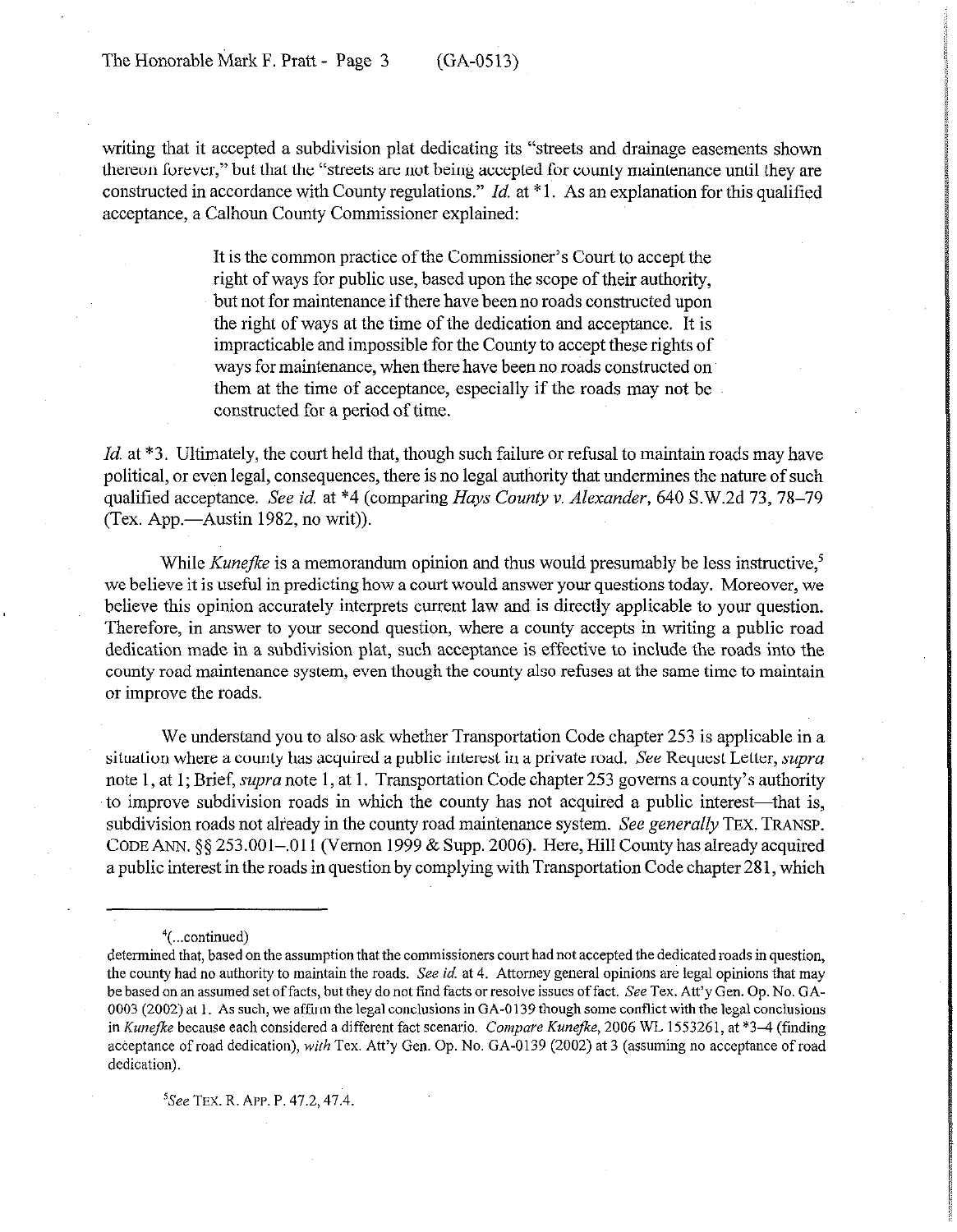for counties with a population less than 50,000 serves as an alternative method to chapter 253. See Tex. Att'y Gen. Op. No. GA-0139 (2004) at 7 (concluding that chapters 253 and 281 are cumulative); see also TEX. TRANSP. CODE ANN. §§ 253.011 (Vernon 1999) ("A road improved under this chapter is a county road [that]  $\ldots$  [t]he county shall maintain  $\ldots$ ."); 281.002 ("A county may acquire a public interest in a private road  $\dots$  by  $\dots$  dedication  $\dots$ ."). Thus, in answer to your first question, Transportation Code chapter 253 is not applicable in this instance.